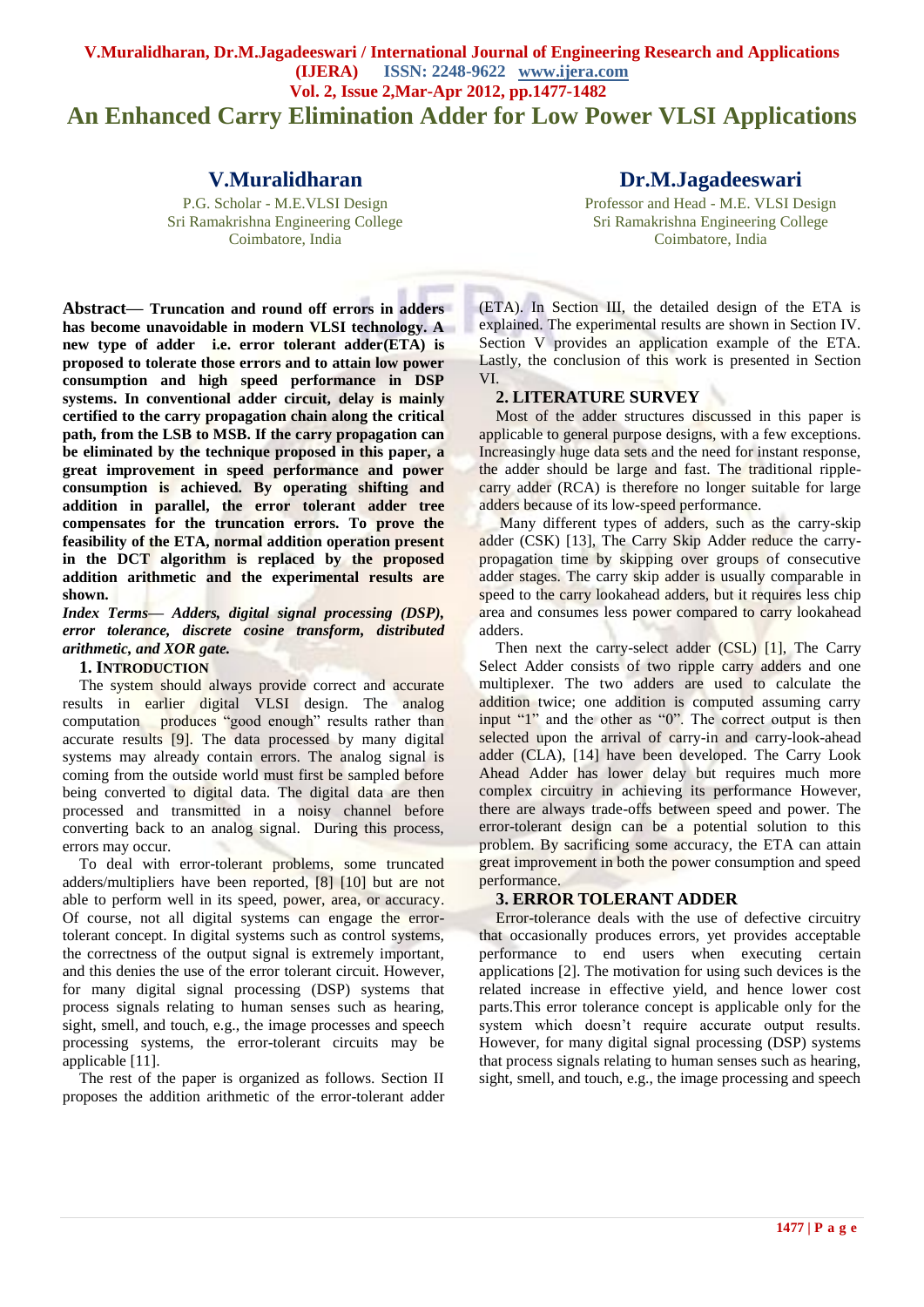# **V.Muralidharan, Dr.M.Jagadeeswari / International Journal of Engineering Research and Applications (IJERA) ISSN: 2248-9622 www.ijera.com**

**Vol. 2, Issue 2,Mar-Apr 2012, pp.1477-1482**

processing systems, the error-tolerant circuits may be applicable.

# *3.1 Projected Addition Arithmetic*

In a normal adder circuit, the delay is mainly certified to the carry propagation chain along the critical path, from the LSB to MSB.A major proportion of the power consumption of an adder is due to the unwanted signal component that are caused by the carry propagation[7]. Therefore, if the carry propagation can be removed, a great improvement in speed performance and power consumption can be achieved**.**

Some terminologies used in the ETA are shown below. • *Total error (TE):*  $TE = |BC - Be|$ , where Be is the result obtained by the adder, and Bc denotes the correct result (all the results are represented as decimal numbers)

• *Accuracy (ACC):* The accuracy of an adder is used to indicate how "correct" the output of an adder is for a particular input. It is defined as:  $ACC = (1 - TE/BC)*100$ .Its value ranges from 0% to 100%.

• *Minimum acceptable accuracy (MAA):* Although some errors are allowed to exist at the output of an ETA, the accuracy of an acceptable output should be "high enough" (higher than a threshold value) to meet the requirement of the whole system. Minimum acceptable accuracy is just that threshold value. The result obtained whose accuracy is higher than the minimum acceptable accuracy is called acceptable result.

• *Acceptance probability (AP)*: Acceptance probability is the probability that the accuracy of an adder is higher than the minimum acceptable accuracy. It can be expressed as AP=P (ACC>MAA), with its value ranging from 0 to 1.

| <b>MSB</b> |                  | Operation direction starting Operation direction<br><b>LSB</b><br>point |  |
|------------|------------------|-------------------------------------------------------------------------|--|
|            | Accurate part    | inaccurate part                                                         |  |
|            | 11010110         | 1 1 0 1 0 1 1 0                                                         |  |
|            | + 01110110       | 000110101                                                               |  |
|            | 101001100        | 1 1 0 1 1 1 1 1 1                                                       |  |
|            | Normal operation | all bits are set to '1'                                                 |  |

Fig. 1 Proposed Addition Arithmetic

The input operands are split into two parts: an accurate part that includes most significant bits and the inaccurate part that is made up of the least significant bits. The length of each part need not necessary be equal. The two 16-bit input operands, A = "1101011011010110" (54998) and B = "0111011000010101" (30229), are divided equally into 8 bits each for the accurate and inaccurate parts are shown in Fig 1.

In accurate part normal addition method is applied from right to left (LSB to MSB). This is to preserve its correctness since the higher order bits play a more important role than the lower order bits. No carry signal will be generated at any

bit position to eliminate the carry propagation path. To minimize the overall error, a special strategy is adapted and can be described as follow: 1) check every bit position from left to right (MSB to LSB); 2) if both input bits are "0" or different, normal one-bit addition is performed and the operation proceeds to next bit position; 3) if both input bits are "1," the checking process stopped and from this bit onward, all sum bits to the right are set to "1." The addition mechanism described can be easily understood from the example given with a final result of "10100110011011111" (85215).

The above addition should actually yield "10100110011101011" (85227) if normal arithmetic has been applied. The total error generated can be computed as  $TE = 85227 - 85215 = 12$ . The accuracy of the adder with respect to these two input operands is  $ACC = (1 -$ 12/85227)\*100% = 99.98%.By eliminating the carry propagation path in the inaccurate part and performing the addition in two separate parts simultaneously, the overall delay time is greatly reduced, so is the power consumption.

# **4. PROPOSED METHOD**

The error tolerant adder consists of two parts: an accurate part and an inaccurate part. Here a 32-bit adder is used as an example for our illustration of the design methodology and circuit implementation of an ETA.

*4.1 Dividing Approach of the Adder*

The first step is to divide the ETA into two parts in a specific manner. The dividing approach is based on a guessand-verify trick, depending on the requirements, such as accuracy, speed, and power. First consider the delay of the proposed ETA as Ed= max (Eh, El) where Eh is the delay in the accurate part and El is the delay in the inaccurate part. With the proper dividing strategy, we can make Eh approximately equal to El and hence achieve an optimal time delay. With this dividing strategy method defined, then test whether the accuracy performance of the adder meets the requirements specified by the designer.

For some application, the requirement of the minimum acceptable accuracy should be 95% and the acceptance probability to be 98%. The proposed partition method must therefore have at least 98% of all possible inputs reaching an accuracy of better than 95%. If this requirement is not met, then one bit should be shifted from the inaccurate part to the accurate part and have the checking process repeated.

Due to the simplicity in structure and the removal of switching actions in the inaccurate part, putting more bits in this part yields more power saving. [7] Here the 32bit adder is divided by putting 12 bits in the accurate part and 20 bits in the inaccurate part.

### 4.2 *Design of the Accurate Part of 32bit ETA*

In the proposed 32-bit ETA, the accurate part consists of 12 bits. The ripple-carry adder has been chosen for the accurate part of the circuit since it is the most power-saving conventional adder, The Ripple Carry Adder, being the simplest one, uses the least hardware circuitry when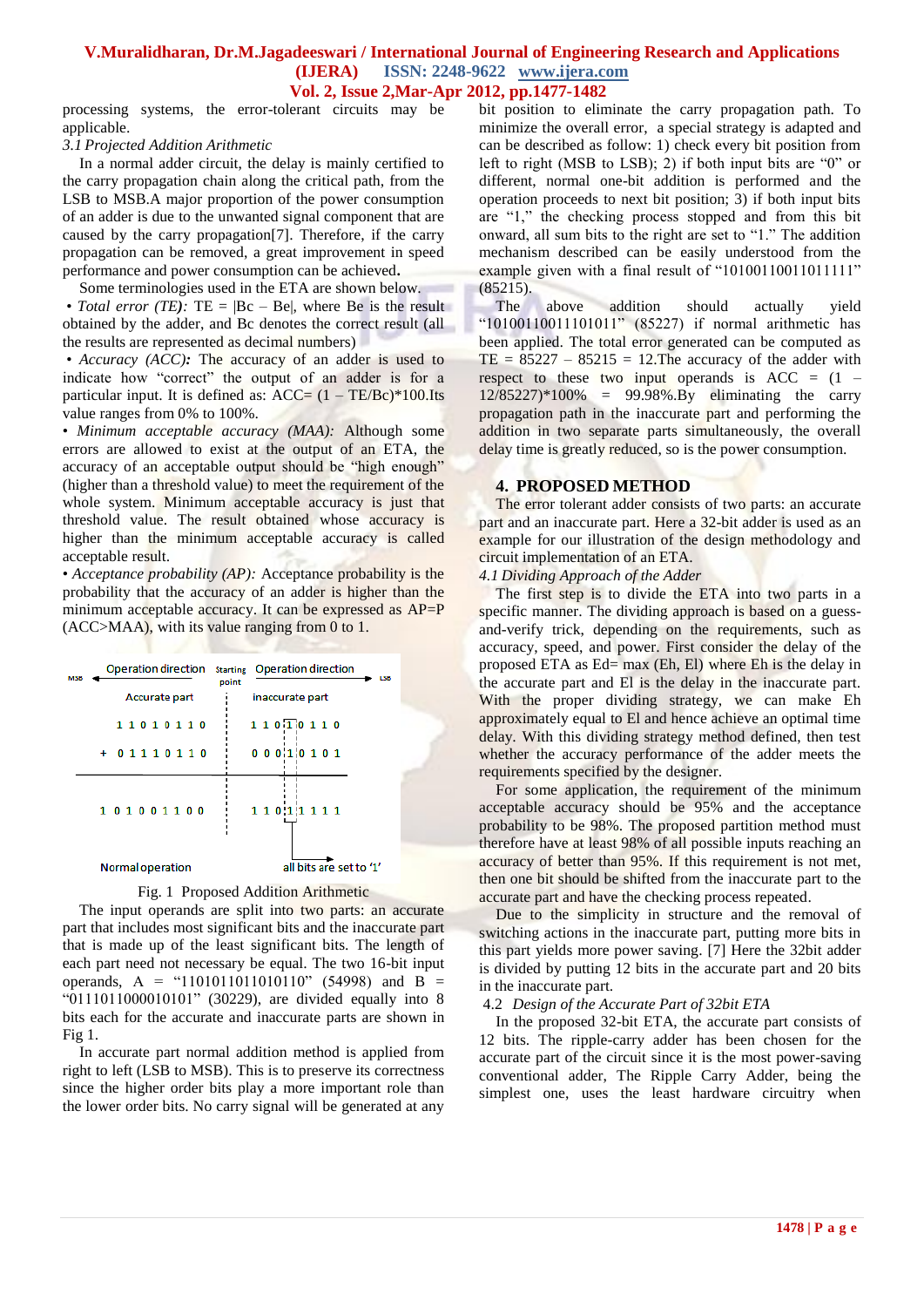### **V.Muralidharan, Dr.M.Jagadeeswari / International Journal of Engineering Research and Applications (IJERA) ISSN: 2248-9622 www.ijera.com Vol. 2, Issue 2,Mar-Apr 2012, pp.1477-1482**

compared to all other traditional adder circuits in use is shown in Fig 2.

The delay of the ripple carry adder increases linearly with the number of bits with a worst case delay of  $O(n)$ . This worst case delay makes it slow when large bit sizes are used.



Fig. 2 12-bit ripple carry adder

#### *4.3 Design of the Inaccurate Part of 32bit ETA*

The inaccurate part consist of 20 bits and it is the most essential section in the proposed ETA as it determines the accuracy, speed performance, and power consumption of the adder. The inaccurate part consists of two blocks: the carry free addition block and the control block.

The function of the control block is to detect the first bit position when both input bits are "1," and to set the control signal on this position as well as those on its right to high. It is made up of 20 control signal generating cells (CSGCs) and each cell generates a control signal for the modified XOR gate at the corresponding bit position in the carry-free addition block.



Fig. 3 Graphical Implementations of CSGC

Two types of CSGC, labelled as type I and II are designed, and the schematic implementations of these two types of CSGC are provided.

#### *4.4 Carry free addition block*

The carry-free addition block is made up of 20 modified XOR gates, and each of which is used to generate a sum bit. The block diagram of the carry-free addition block and the schematic implementation of the modified XOR gate are shown in Fig 4.



Fig. 4 Carry-free addition block: Overall architecture

Here the modified XOR gate is designed by using the CMOS logic. It consists of three inputs namely A, B and CTL. CTL is the control signal coming from the control block and is used to set the operational mode of the circuit.



Fig. 5 XOR gate using CMOS logic

When CTL=0, leaving the circuit to operate in the normal  $XOR$  mode. When  $CTL=1$ , connecting the output node to VDD, and hence setting the sum output to "1." Hence the novel adder is designed. To prove the feasibility of the ETA, normal addition operation present in the DCT algorithm can be replaced by the proposed addition arithmetic.

### **5. ARCHITECTURE OF THE 1-D 8-POINT DCT**

The1-D 8-point DCT architecture can be constructed using a DA-Butterfly-Matrix that includes two DA even processing elements (DAEs), a DA odd processing element (DAO) and 12 adders/subtractions, and 8 ETAs.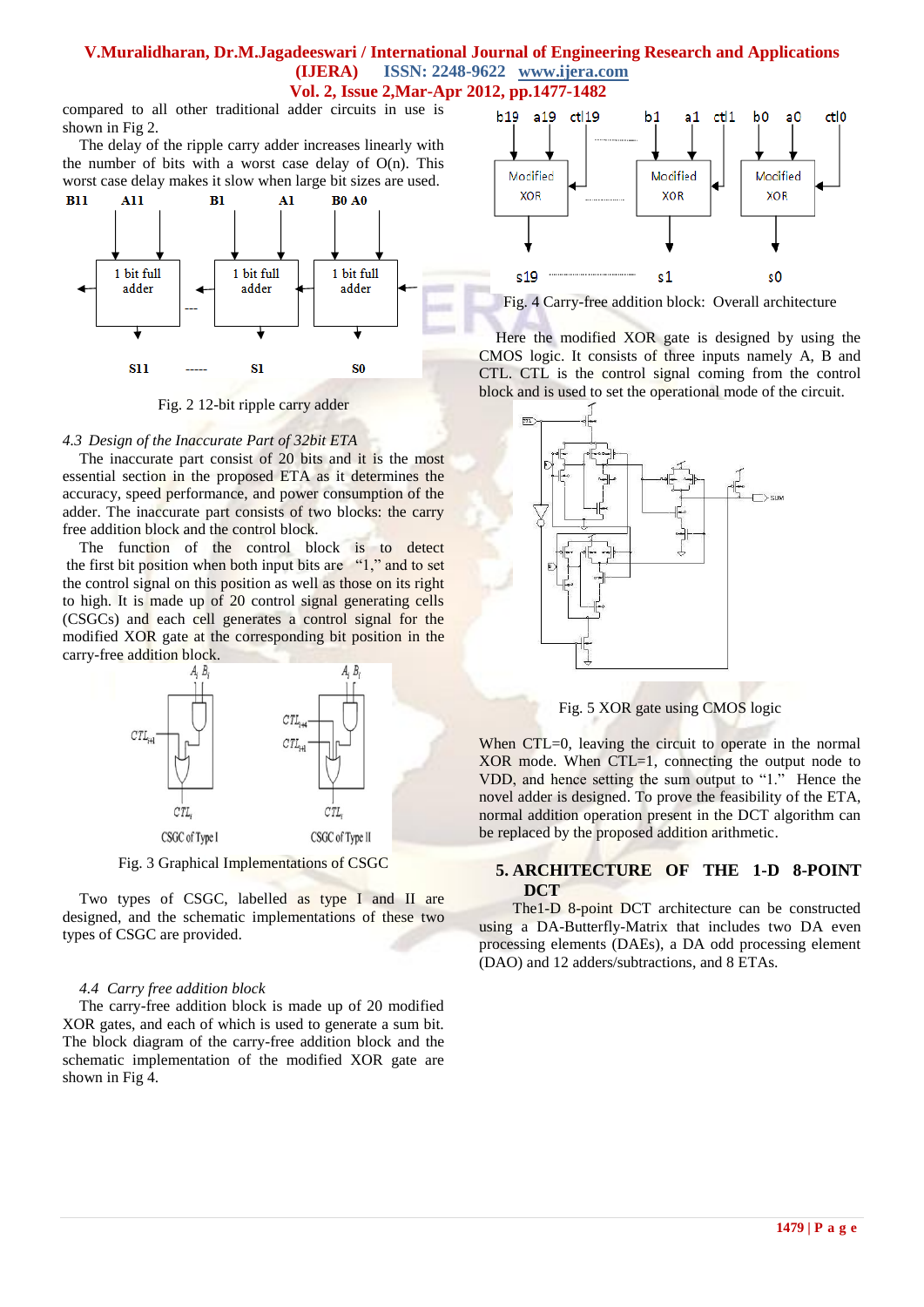

# Architecture of the 1-D 8-Point DCT

### *5.1 Discrete Cosine Transform*

Discrete cosine transform is a widely used tool in image processing and video compression applications [15]. One clear advantage of the DCT over the DFT is that there is no need to manipulate complex numbers. Recently, the high throughput DCT designs have been adopted to fit the requirements of real time applications. When computing a two-dimensional DCT, a large number of multiplications and additions are required in the direct approach. Multiplications, which are the most time-consuming operations in simple processor, can be completely avoided in the proposed architecture for real-time image compression. An area efficient high performance VLSI architecture for DCT based on the distributed arithmetic is proposed in this paper. Minimum number of additions is used to the DCT by exploiting the timing property of the DCT transform based on the distributed arithmetic [16].

#### *5.2 Distributed Arithmetic*

Distributed Arithmetic (DA) is an efficient method for computing inner products when one of the input vectors is fixed [19]. It uses look-up tables and accumulators instead of multipliers for computing inner products and has been widely used in many DSP applications such as DFT, DCT, convolution, and digital filters. In particular, there has been great interest in implementing DCT with distributed arithmetic and in reducing the ROM size required in the implementations since the DA-based DCT architectures are known to have very regular structures suitable for VLSI implementations [17]. Most DA-based DCT implementations use the original DCT algorithm or the even-odd frequency decomposition of the DCT algorithm along with some memory reduction techniques such as the partial sum technique and/or the offset binary coding technique [18].

### *5.3 Error Tolerant Adder Tree (ETAT)*

In general, the shifting and addition computation uses a shift-and-add operator in VLSI implementation in order to reduce hardware cost. However, when the number of the shifting and addition words increases, the computation time will also increase. Therefore, the shift-adder-tree operates shifting and addition in parallel by unrolling all the words needed to be computed for high-speed applications. However, a large truncation error occurs. The proposed ETA operates shifting and addition in parallel by unrolling all the

words required to be computed. Furthermore, the errorcompensated circuit alleviates the truncation error for high accuracy design. Here the conventional adder is said to be the ripple carry adder (RCA). Here the normal addition operation can be replaced by the proposed addition arithmetic to achieve low power consumption and high speed performance.

Let  $A = 4$  bit right shift register which will give the LSB of the resultant at the 4th clock cycle.  $B = 4$  bit register. Value will never get change.  $P = 4$  bit shift register partial input partial output (PIPO) for storing the partial product. At first  $T=0$ ;  $P = 0000$ ;  $A= 1001$ ;  $B = 1101$ . At the first clock cycle i.e., at  $T = 1$ . It check the LSB bit of the A register if it if  $\mu$ <sup>1"</sup> then B register value will get added with the initial P register value else if LSB bit of  $\overline{A}$  register value is  $\overline{A}$  or then initial p value will be get added with the current p register value. After adding we will get a 5 bit output (4:0), in that bit (4:1) is stored in the P register and the (0) LSB value will be shifted in to the A register from right to left. Multiplied result will be obtained at the Nth cycle of the process, where N represents the number of bits in the A and B. here 4 bit of data is used and at 4th clock cycle the output is obtained.

### **6. EXPERIMENTAL RESULTS AND COMPARISON**

To demonstrate the advantages of the proposed ETA, simulate the ETA along with two types of conventional adders namely Ripple Carry Adder and Carry Select Adder by using XILINX ISE10.1 tool.

TABLE I POWER AND AREA RESULTS

| <b>Type</b> | Power(mw) | Delay(ns) | <b>Transistor</b><br>count |
|-------------|-----------|-----------|----------------------------|
| <b>RCA</b>  | 40        | 15.35     | 106                        |
| <b>CSLA</b> |           | 17.00     | 150                        |
| <b>ETA</b>  | 33        | 7.269     | 120                        |

Table I shows the comparison results of ETA and the conventional adders. Comparing the simulation results of the proposed ETA with other adders shows that the overall performance of the ETA is improved. The power consumed by the ETA (33mw) is less when compared to other two methods. The delay of ETA (7.269ns) is also reduced than others. The transistor is slightly increased due to the design of XOR gate in CMOS logic. To reduce the transistor count transmission gates can be used instead of CMOS logic in XOR gate, the area will be further reduced.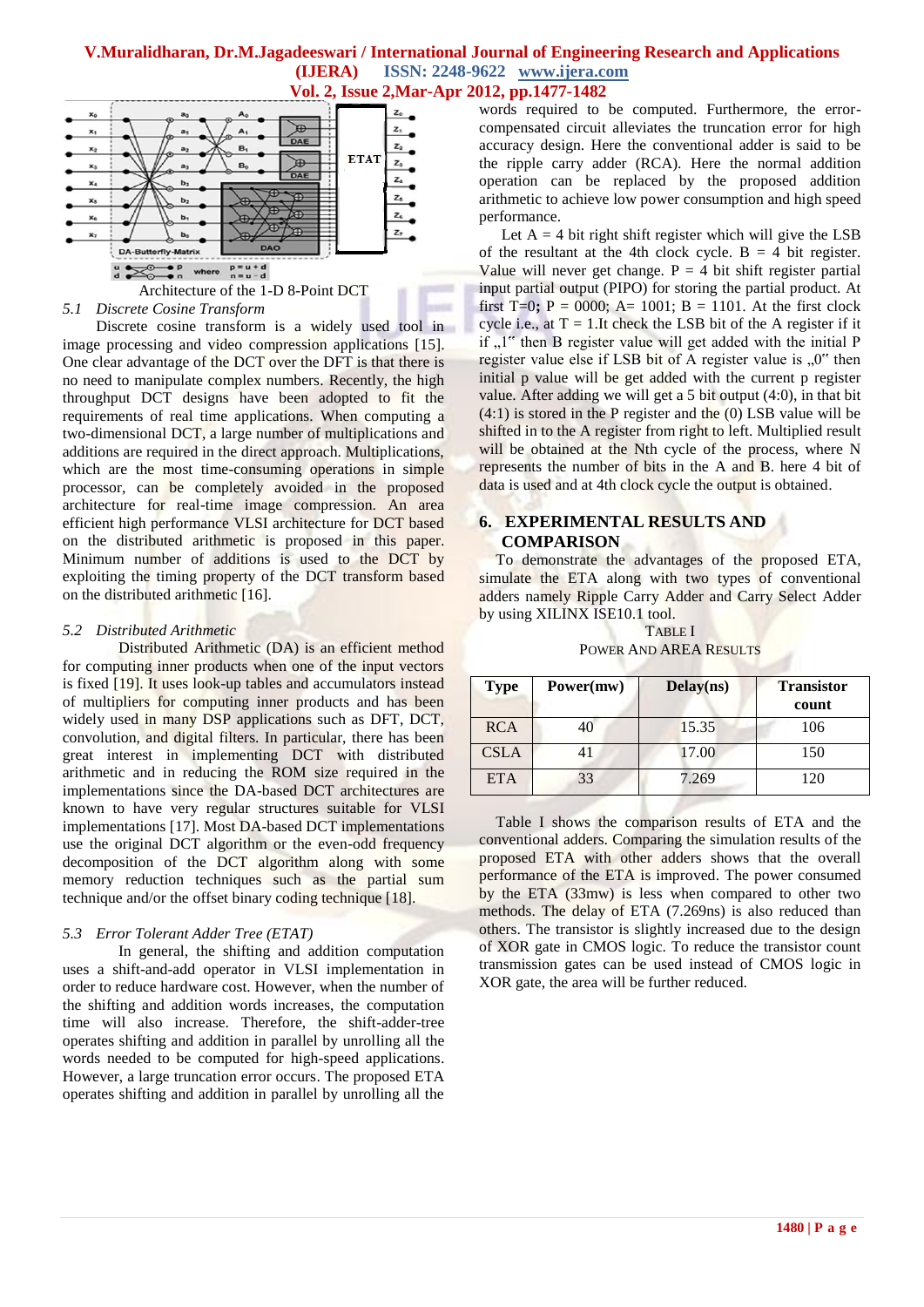## **V.Muralidharan, Dr.M.Jagadeeswari / International Journal of Engineering Research and Applications (IJERA) ISSN: 2248-9622 www.ijera.com Vol. 2, Issue 2,Mar-Apr 2012, pp.1477-1482**

Comparison Results of Adders



# **7. APPLICATION OF ERROR TOLERANT ADDER IN DSP**

The Discrete Cosine Transformation is a critical function in image processing and many other DSP applications. The analysis process of DCT contains large number of additions and multiplications. To prove the feasibility of the ETA, we replaced all the common additions involved in a normal DCT algorithm with our proposed addition arithmetic.

A digital image was represented by a matrix in a DSP system, and each element of the matrix represents the colour of one pixel of the image. To compare the quality of images processed by both the conventional DCT and the inaccurate DCT that had incorporated our proposed ETA, consider the following experiment, an image was first translated to a matrix form and sent through a standard system that made used of normal DCT and normal reverse DCT.



Fig. 6 Image processed with conventional adder The matrix output of this system was then transformed back to an image and presented in Fig 6.

The matrix of the same image was also processed in a system that used the inaccurate DCT and inaccurate reverse DCT, where both DCT"s had incorporated the 32-bit ETA described in Section III, with the processed image given in Fig 7. Although the two resultant matrices of the same image were different, the two pictures obtained are almost same Fig 7 contains horizontal bands of different shades of gray.



Fig.7 Image processed with the proposed ETA

The comparison between the two images shows that the quality loss to the image using the proposed ETA is negligible and can be completely tolerated by human eyes. These simulation results have proven the practicability of the ETA proposed.

## **8. CONCLUSION AND FUTURE WORK**

In this paper, the concept of error tolerance is introduced in VLSI design. A novel type of adder, (error-tolerant adder), which trades certain amount of accuracy for significant power saving and performance improvement, is proposed. By eliminating the carry propagation path in the inaccurate part and performing the addition in two separate parts simultaneously, the overall delay time is greatly reduced. Then the ETA is applied to the 1-D 8point DCT. The normal addition operation is replaced by the proposed addition arithmetic. The proposed ETA is well in terms of power and area when compared to the conventional ripple carry adder (RCA). In future modification can be made by replacing the XOR gate using CMOS logic by Transmission gates where the number of transistors can be reduced. Therefore transistor gate counts will be reduce so the area is also been reduced.

### **ACKNOWLEDGEMENT**

The authors thank the Management and Principal of Sri Ramakrishna Engineering College, Coimbatore for providing excellent computing facility and encouragement.

### **REFERENCES**

- [1] Bedrij, O. (1962) 'Carry Select Adder', IRE Trans.Electron.Comput*.* Vol. EC-11, pp.340–346.
- [2] Breuer, M. A. Gupta, S. K. and Mak, T. M. (2004) "Defect and Error Tolerance in the Presence of Massive Numbers of Defects", IEEE Design and Test Magazine.
- [3] Cheemalavagu, S. Korkmaz, P. and Palem, K.V. Sep (2004) "Ultra Low Energy Computing via Probabilistic Algorithms and Devices: CMOS device primitives and the energy Probability relationship", in Proc. 2004 Int. Conf. Solid State Devices and Materials, Tokyo, Japan, pp. 402–403.